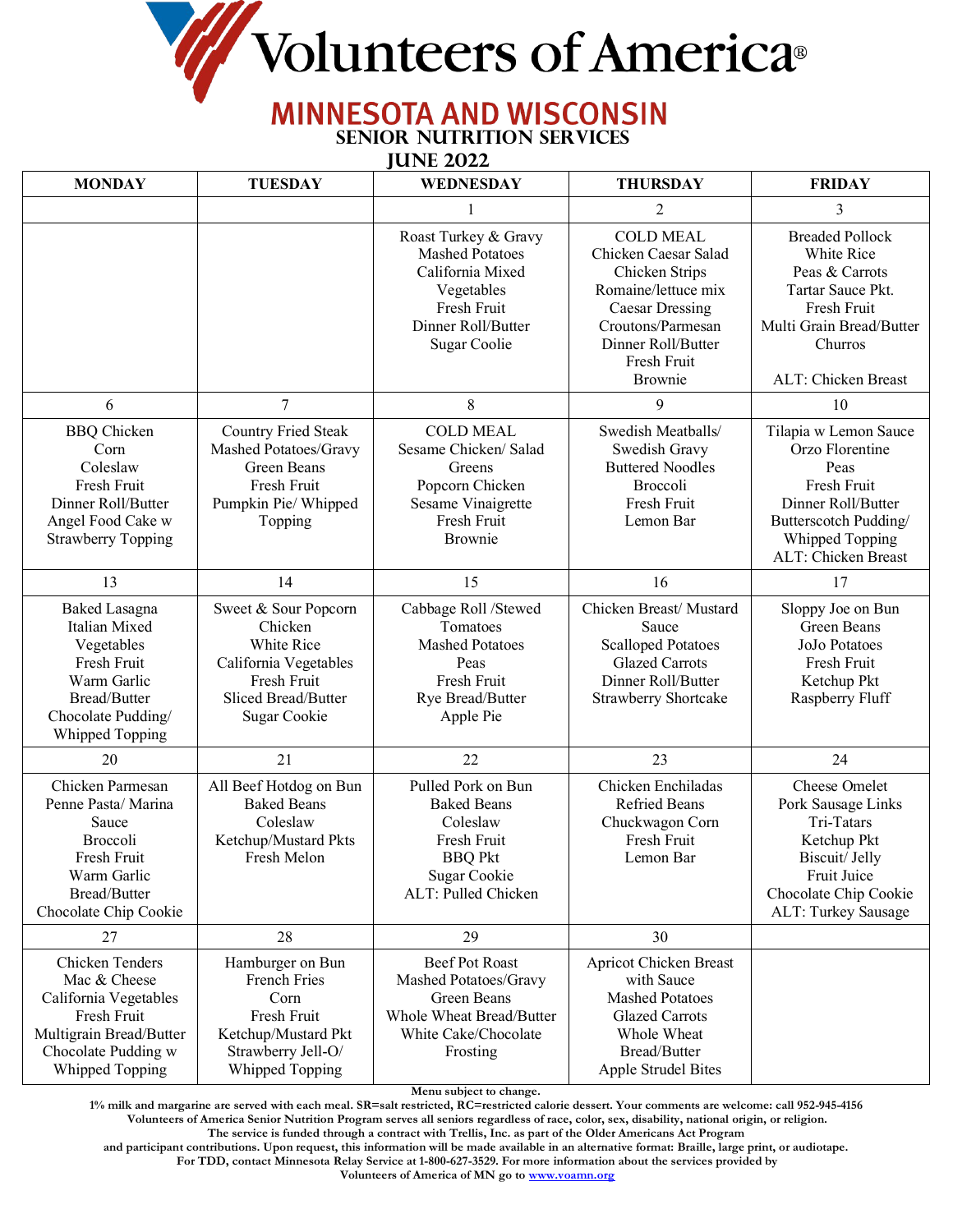Volunteers of America®

## **MINNESOTA AND WISCONSIN**

**HINE 2022** 

**Senior Nutrition Services Sites:, Nicollet, Seniors,**

**Trinity, Hamilton, Parkview, York** 

| <b>MONDAY</b>                                                                                                                                       | <b>TUESDAY</b>                                                                                                                      | JAIN ZVZZ<br><b>WEDNESDAY</b>                                                                                                                | <b>THURSDAY</b>                                                                                                                                                                                           | <b>FRIDAY</b>                                                                                                |
|-----------------------------------------------------------------------------------------------------------------------------------------------------|-------------------------------------------------------------------------------------------------------------------------------------|----------------------------------------------------------------------------------------------------------------------------------------------|-----------------------------------------------------------------------------------------------------------------------------------------------------------------------------------------------------------|--------------------------------------------------------------------------------------------------------------|
|                                                                                                                                                     |                                                                                                                                     | 1                                                                                                                                            |                                                                                                                                                                                                           |                                                                                                              |
|                                                                                                                                                     |                                                                                                                                     | Roast Turkey & Gravy<br><b>Mashed Potatoes</b><br>California Mixed<br>Vegetables<br>Fresh Fruit<br>Dinner Roll/Butter<br><b>Sugar Coolie</b> | $\overline{2}$<br><b>COLD MEAL</b><br>Chicken Caesar Salad<br>Chicken Strips<br>Romaine/lettuce mix<br><b>Caesar Dressing</b><br>Croutons/Parmesan<br>Dinner Roll/Butter<br>Fresh Fruit<br><b>Brownie</b> | 3<br>Turkey and Swiss on<br>Multigrain Bread<br>Mayo Pkt<br>Pasta Salad<br>Fresh Fruit<br>Cookie             |
| 6                                                                                                                                                   | $\tau$                                                                                                                              | $8\,$                                                                                                                                        | 9                                                                                                                                                                                                         | 10                                                                                                           |
| <b>BBQ</b> Chicken<br>Corn<br>Coleslaw<br>Fresh Fruit<br>Dinner Roll/Butter<br>Angel Food Cake w<br><b>Strawberry Topping</b>                       | <b>Country Fried Steak</b><br>Mashed Potatoes/Gravy<br>Green Beans<br>Fresh Fruit<br>Pumpkin Pie/Whipped<br>Topping                 | <b>COLD MEAL</b><br>Sesame Chicken/ Salad<br>Greens<br>Popcorn Chicken<br>Sesame Vinaigrette<br>Fresh Fruit<br><b>Brownie</b>                | Swedish Meatballs/<br>Swedish Gravy<br><b>Buttered Noodles</b><br><b>Broccoli</b><br>Fresh Fruit<br>Lemon Bar                                                                                             | Roast Beef on Rye<br><b>Mustard Pkt</b><br>3 Bean Salad<br>Fresh Fruit<br>Cookie                             |
| 13                                                                                                                                                  | 14                                                                                                                                  | 15                                                                                                                                           | 16                                                                                                                                                                                                        | 17                                                                                                           |
| <b>Baked Lasagna</b><br>Italian Mixed<br>Vegetables<br>Fresh Fruit<br>Warm Garlic<br>Bread/Butter<br>Chocolate Pudding/<br>Whipped Topping          | Sweet & Sour Popcorn<br>Chicken<br>White Rice<br>California Vegetables<br>Fresh Fruit<br>Sliced Bread/Butter<br><b>Sugar Cookie</b> | Cabbage Roll /Stewed<br>Tomatoes<br><b>Mashed Potatoes</b><br>Peas<br>Fresh Fruit<br>Rye Bread/Butter<br>Apple Pie                           | Chicken Breast/Mustard<br>Sauce<br><b>Scalloped Potatoes</b><br><b>Glazed Carrots</b><br>Dinner Roll/Butter<br><b>Strawberry Shortcake</b>                                                                | Chicken Salad on<br>Croissant<br>Potato Salad<br>Fresh Fruit<br>Cookie                                       |
| 20                                                                                                                                                  | 21                                                                                                                                  | 22                                                                                                                                           | 23                                                                                                                                                                                                        | 24                                                                                                           |
| Chicken Parmesan<br>Penne Pasta/ Marina<br>Sauce<br><b>Broccoli</b><br>Fresh Fruit<br>Warm Garlic<br>Bread/Butter<br>Chocolate Chip Cookie          | All Beef Hotdog on Bun<br><b>Baked Beans</b><br>Coleslaw<br>Ketchup/Mustard Pkts<br>Fresh Melon                                     | Pulled Pork on Bun<br><b>Baked Beans</b><br>Coleslaw<br>Fresh Fruit<br><b>BBQ</b> Pkt<br><b>Sugar Cookie</b><br>ALT: Pulled Chicken          | Chicken Enchiladas<br><b>Refried Beans</b><br>Chuckwagon Corn<br>Fresh Fruit<br>Lemon Bar                                                                                                                 | Ham and Cheese on<br>Whole Grain Bun<br><b>Mustard Pkt</b><br>Fresh Fruit<br>Cookie<br><b>ALT: EGG SALAD</b> |
| 27                                                                                                                                                  | 28                                                                                                                                  | 29                                                                                                                                           | 30                                                                                                                                                                                                        |                                                                                                              |
| <b>Chicken Tenders</b><br>Mac & Cheese<br>California Vegetables<br>Fresh Fruit<br>Multigrain Bread/Butter<br>Chocolate Pudding w<br>Whipped Topping | Hamburger on Bun<br><b>French Fries</b><br>Corn<br>Fresh Fruit<br>Ketchup/Mustard Pkt<br>Strawberry Jell-O/<br>Whipped Topping      | <b>Beef Pot Roast</b><br>Mashed Potatoes/Gravy<br>Green Beans<br><b>Whole Wheat Bread/Butter</b><br>White Cake/Chocolate<br>Frosting         | Apricot Chicken Breast<br>with Sauce<br><b>Mashed Potatoes</b><br><b>Glazed Carrots</b><br>Whole Wheat<br><b>Bread/Butter</b><br><b>Apple Strudel Bites</b>                                               |                                                                                                              |

**Menu subject to change.**

**1% milk and margarine are served with each meal. SR=salt restricted, RC=restricted calorie dessert. Your comments are welcome: call 952-945-4156 Volunteers of America Senior Nutrition Program serves all seniors regardless of race, color, sex, disability, national origin, or religion.** 

**The service is funded through a contract with Trellis, Inc. as part of the Older Americans Act Program** 

**and participant contributions. Upon request, this information will be made available in an alternative format: Braille, large print, or audiotape.**

**For TDD, contact Minnesota Relay Service at 1-800-627-3529. For more information about the services provided by**

**Volunteers of America of MN go to [www.voamn.org](http://www.voamn.org/)**